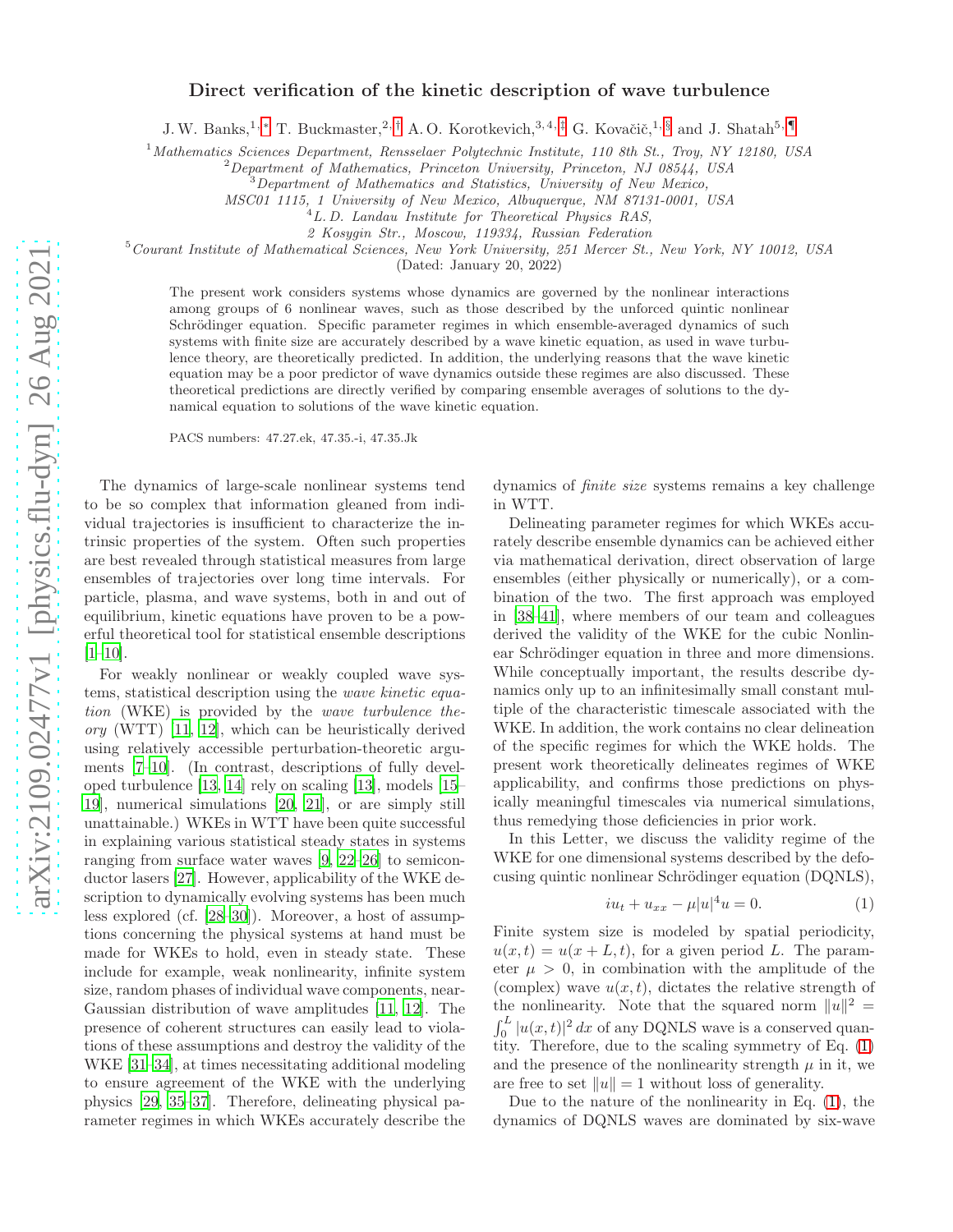interactions. Therefore, despite its simplicity, the considered model has direct relevance to physical systems dominated by six-wave interactions: for example Kelvin waves in superfluid turbulence [\[42](#page-4-24)], and small fluctuations around both the zero electric field and solitons in one-dimensional nonlinear optics [\[43\]](#page-4-25).

The WKE corresponding to Eq. [\(1\)](#page-0-0) describes the time evolution of the *wave action*,  $n_k(t) = \langle |a_k(t)|^2 \rangle$ , where  $a_k(t)$  is the (complex) amplitude of the wave with wavenumber  $k$ , and the angle brackets represent averaging over ensembles of initial waves. Due to this system's finite size, each wavenumber  $k$  in the original system is an integer multiple of  $\Delta k = 2\pi/L$ , and the wave amplitudes are defined via the plane-wave expansion

<span id="page-1-0"></span>
$$
u(x,t) = \frac{1}{L} \sum_{k} a_k(t) e^{i(kx - \omega_k t)},
$$
\n(2)

where  $\omega_k = k^2$  is the linear dispersion relation for Eq. [\(1\)](#page-0-0). The factor  $1/L$  in Eq. [\(2\)](#page-1-0) is used with an eye on the large L limit, required by the WKE description.

In order for WKE to apply, the phases of the wave amplitudes  $a_k(t)$  must satisfy the *random phase approxi*mation (RPA), i.e., be close to randomly drawn from the uniform distribution of angles on the interval  $[0, 2\pi)$  [\[11\]](#page-4-2). Together with the fact that  $||u|| = 1$ , the RPA implies the scaling

<span id="page-1-1"></span>
$$
\max |u(x,t)| = O\left(1/L^{1/2}\right).
$$
 (3)

In order to categorize scaling regimes for which we expect the WKE to apply, we link the nonlinearity parameter  $\mu$  to L via the relation  $\mu = L^p$ . For waves with finite bandwidth, i.e., those whose wavenumbers k are restricted to a range  $|k| \leq k_{\text{max}}$ , the scaling in Eq. [\(3\)](#page-1-1) implies that the assumption of weak nonlinearity  $\mu(\max |u|)^4 \ll \omega_{\max} = k_{\max}^2 = O(1)$  becomes

<span id="page-1-3"></span><span id="page-1-2"></span>
$$
L^{p-2} \ll 1,\tag{4}
$$

which implies validity of the WKE for  $p < 2$ .

Using the scaling  $\mu = L^p$  and the RPA, the discrete analog of the WKE describing the evolution of  $n_k$  over a time interval  $\Delta t \gg 1$ , for systems of finite size is [\[39\]](#page-4-26),

$$
\Delta n_k = 12L^{2p-8} \sum_{K=0} \mathfrak{T} \frac{\sin^2 \left(\Omega \Delta t/2\right)}{\left(\Omega/2\right)^2},\tag{5}
$$

where  $\Delta n_k = n_k(\Delta t) - n_k(0)$ , and

<span id="page-1-6"></span>
$$
K = \sum_{i=0}^{2} k_i - \sum_{i=3}^{5} k_i; \ k_0 \equiv k \tag{6a}
$$

$$
\Omega = \sum_{i=0}^{2} \omega_{k_i} - \sum_{i=3}^{5} \omega_{k_i},
$$
 (6b)

$$
\mathfrak{T} = \left(\sum_{i=0}^{2} \frac{1}{n_{k_i}} - \sum_{i=3}^{5} \frac{1}{n_{k_i}}\right) \prod_{i=0}^{5} n_{k_i},\tag{6c}
$$

and  $\mathfrak T$  is often called the collision term. To obtain the corresponding WKE for 6 wave interactions, we take the continuum limit of Eq. [\(5\)](#page-1-2) by converting the sum to a Riemann sum, and recalling the limit

<span id="page-1-5"></span>
$$
\frac{\sin^2(\Omega \Delta t/2)}{(\Omega/2)^2} \to 2\pi \Delta t \delta(\Omega) \quad \text{for} \quad \Delta t \gg 1. \tag{7}
$$

The WKE is thus

<span id="page-1-4"></span>
$$
\frac{dn_k}{d\tau} = \int_{-\infty}^{\infty} \mathfrak{T} \delta(K) \delta(\Omega) d\mathbf{k},\tag{8}
$$

where  $\delta(\cdot)$  is the Dirac delta,  $d\mathbf{k} = dk_1 dk_2 dk_3 dk_4 dk_5$ ,  $\tau = t/\tau_{kin}$ , and  $\tau_{kin} = \pi L^{4-2p}/6$  is the kinetic time scale on which the wave actions experience  $O(1)$  changes. Note that for the difference  $\Delta n_k/\Delta t$  to become the  $\tau$ derivative, the inequality  $\tau_{kin} \gg \Delta t$  must hold. This inequality confirms that ensembles of systems described by Eq. [\(1\)](#page-0-0) evolve slowly, and is also consistent with the small-nonlinearity condition in Eq.  $(4)$ . Nevertheless, note that Eq. [\(5\)](#page-1-2) and the initial RPA only guarantee the validity of WKE in Eq. [\(8\)](#page-1-4) on possibly very short τ-scales. This is because no theoretical argument can be used to guarantee RPA on longer  $\tau$ -scales. The validity of WKE on  $\tau$ -scales of length  $O(1)$  must be verified by numerical simulations, which we carry out below.

Curiously, while the limit in Eq. [\(7\)](#page-1-5) holds for small  $\Omega$ , it is incorrect at  $\Omega = 0$  where the limit is simply  $\Delta t^2$ . This observation has important consequences for the validity of WKE in Eq. [\(8\)](#page-1-4), and implies that the largest contributions to Eq.  $(8)$  are made by *quasi-resonant* terms in Eq. [\(5\)](#page-1-2). That is to say, those terms for which the frequency difference,  $\Omega$ , is small but does not vanish. Note that small frequency differences correspond to small but non-vanishing wavenumber differences, K defined in Eq. [\(6a\)](#page-1-6). In fact, the  $\Omega$ -width of the function described by the ratio on the left side of the formula in Eq. [\(7\)](#page-1-5) is  $1/\Delta t$ . However, because that function has a point of discontinuity at  $\Omega = 0$ , terms corresponding to the *exact resonances*, where both K and  $\Omega$  vanish simultaneously, should contribute additional terms of size  $O(\Delta t^2 L^{2p-8})$ to Eq. [\(5\)](#page-1-2). Their inclusion would indicate the possibility of linearly growing terms in Eq. [\(8\)](#page-1-4), whose effect has not been accounted for. To estimate the cumulative effect of these neglected terms, notice that each term is of size  $O(\Delta t L^{2p-8})$ , and a naive count of their number is  $O(L^2)$ . [A more accurate count, which follows from num-ber theoretic arguments described in [\[44](#page-4-27)], is  $O(L^2 \ln L)$ . Therefore their cumulative contribution will be negligible, and thus the WKE in Eq. [\(8\)](#page-1-4) will be valid, provided  $\tau_{kin} L^{2p-6} \ll 1/\tau_{kin}$ , i.e.,  $\tau_{kin} = O\left(L^{4-2p}\right) \ll L^{3-p}$ ,. This implies the restriction  $p > 1$ . The important consequence of this argument is that WKE in Eq. [\(8\)](#page-1-4) may not be valid for all times, but may instead break down at times  $\tau = O\left(L^{p-1}\right)$  on the kinetic timescale. This is an upper bound on the breakdown of the WKE on the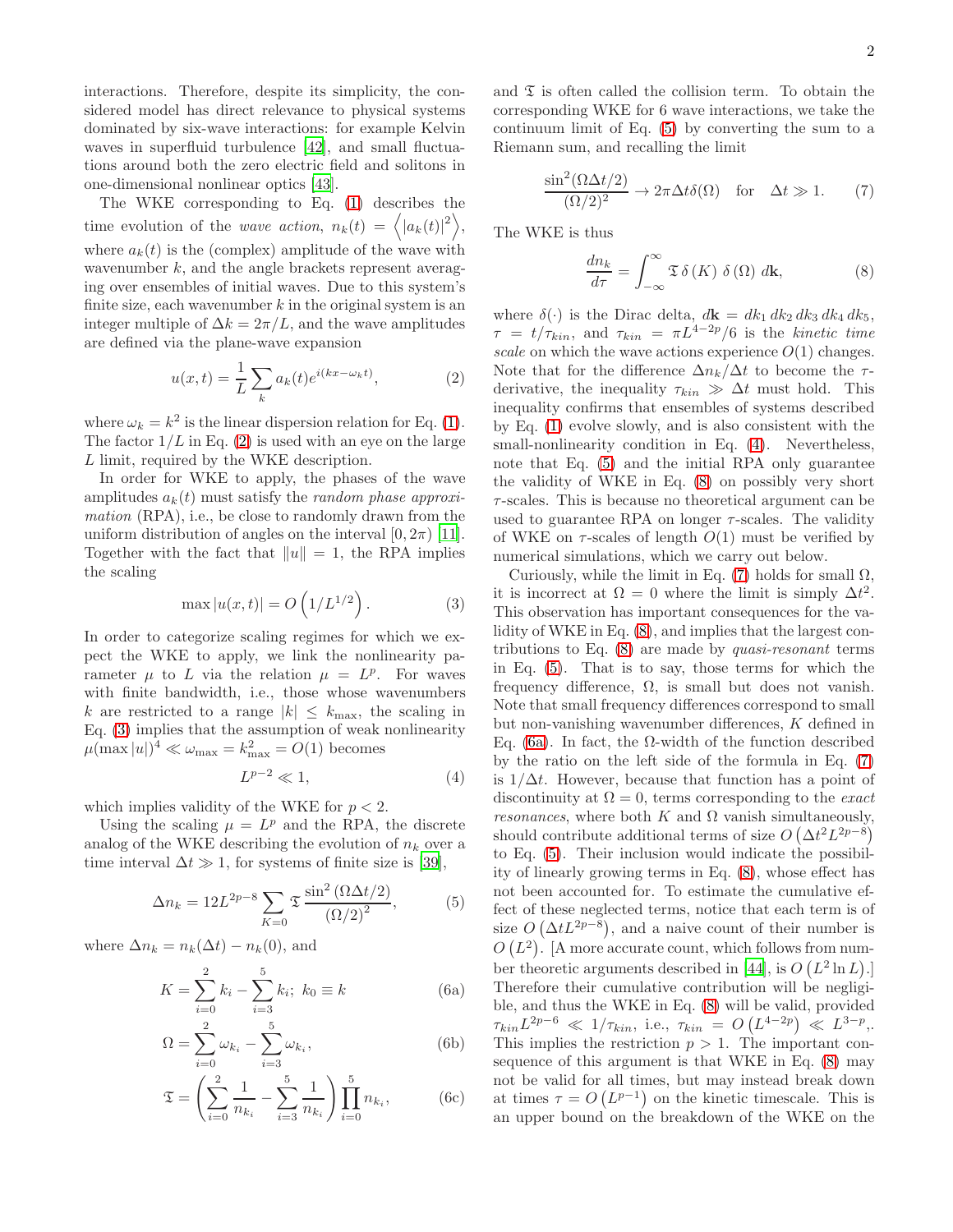

<span id="page-2-0"></span>FIG. 1.  $L_2$ -norm of mismatch between qNLSE and WKE as a function of L for the case  $p = 1.4$  at  $\tau = \tau_{kin}$ ,  $2\tau_{kin}$ , and  $3\tau_{kin}$ .

scale of the kinetic time, but in physical units of time the breakdown scale increases with L.

We now proceed with a numerical determination of the regimes for which the WKE gives a valid description of the dynamics governing ensembles of DQNLS waves on time intervals spanning several kinetic timescales. We expect WKE to apply to waves emerging from any initial conditions, as long as their constituent plane-wave amplitudes  $a_k(0)$  satisfy the RPA. Therefore, as a particularly severe test, we choose discontinuous initial wave amplitudes such that  $a_k(0) = Ce^{i\gamma_k}$  for the wavenumbers k in some range  $|k| \leq k_{\text{max}}$  and  $\gamma_k$  are all drawn from the uniform distribution of angles on  $0 \leq \gamma_k < 2\pi$ , and  $a_k(0) = 0$  for k outside this range. Here,  $C > 0$  is a constant selected so that  $||u|| = 1$ . For definiteness, we choose  $k_{\text{max}} = 1/2$ .

Above, we theoretically determined that average ensemble dynamics of DQNLS waves should be well approximated by WKE in Eq.  $(8)$  when the parameter  $p$ satisfies the double inequality

<span id="page-2-1"></span>
$$
1 < p < 2. \tag{9}
$$

Using the intermediate value  $p = 1.4$  [\[45\]](#page-4-28), we proceed to show the correspondence between averaged DQNLS wave ensembles and the corresponding wave actions,  $n_{k, WKE}$  in the limit of large L, which is necessary to guarantee that the weak nonlinearity condition in Eq. [\(4\)](#page-1-3) is satisfied. Wave ensembles,  $n_{k,DOMLS}$ , are computed by averaging the squared wave amplitude moduli  $|a_k(t)|^2$  from 1000 realizations of the random initial phases  $\gamma_k$ , followed by evolution via Eq. [\(1\)](#page-0-0). These ensemble averages are then compared to the wave actions,  $n_{k, WKE}$ , obtained from WKE in Eq. [\(8\)](#page-1-4). The discrepancy between  $n_{k,DQNLS}$  and  $n_{k,WKE}$  is measured in the squared norm in wavenumber space, i.e.  $\|\phi\|^2 = (1/2\pi) \int_{-\infty}^{\infty} |\phi(k, t)|^2 dk$ , and the results presented

in Fig. [1.](#page-2-0) Also shown in the figure are least squares linear fits to the data in the log-log space. This evidence establishes convergence of wave ensembles derived form the DQNLS in Eq. [\(1\)](#page-0-0), and the wave action defined from the WKE in Eq.  $(8)$ , in the limit of large  $L$ .

Having shown agreement of the WKE and DQNLS for  $L \gg 1$ , the same ensemble averaging process is used to probe the validity of the WKE for a set of  $p$  using finite but large L and for predictions on time intervals of durations  $\tau_{kin}$ ,  $2\tau_{kin}$ , and  $3\tau_{kin}$ . In addition to values of p where good agreement is expected, we include results for the borderline case  $p = 1$ , and the case  $p = 0.8$  which lies below the WKE validity range given by Eq. [\(9\)](#page-2-1), i.e., in which exactly resonant interactions among six waves overwhelm the system dynamics before weakly turbulent dynamics describable by WKE in Eq. [\(8\)](#page-1-4) could emerge. Note that for larger values of the power  $p$ , it is important to consider large system size  $L$  not only to satisfy the weak nonlinearity condition in Eq. [\(4\)](#page-1-3), but also to avoid DQNLS waves that focus sharply towards a possible singularity. Clearly these focusing waves cannot be included in ensembles exhibiting weakly turbulent behavior. Fortunately, for fixed  $p$ , the likelihood of encountering such waves seems to decrease rapidly with  $L$ , and so by choosing a sufficiently large  $L$ , no focusing waves are encountered in our ensembles.

Results for all cases are presented in Fig. [2,](#page-3-5) which show that for values of  $p$  within the WKE validity range in Eq. [\(9\)](#page-2-1), the best agreement between the ensemble averaged DQNLS wave dynamics and their description by the WKE in Eq. [\(8\)](#page-1-4) occurs at moderate values of the wavenumber  $k$ , as expected. At these values, the agreement is almost perfect, and WKE even captures the remnants of the initial jump in the amplitudes of the individual plane-wave components at  $k = \pm 1/2$ . For small wavenumbers  $k$ , only excessively large ensemble sizes would improve the agreement. For very large wavenumbers no quantitative agreement other than vanishing smallness of both wave action measures,  $n_{k,DOMLS}$ and  $n_{k, WKE}$ , is expected or seen. For the borderline case  $p = 1$  and the invalid case  $p = 0.8$ , the ensemble averaged wave system dynamics appear to exhibit an initial tendency towards fast focusing and later growth slowdown, neither of which is captured by WKE. In particular, the case  $p = 0.8$  waves overshoot the WKE prediction for small wavenumbers  $k$ , and both cases undershoot the WKE predictions in the moderate  $k$  regime in which the best agreement is expected.

In order to more closely investigate the transition in the dynamical behavior of DQNLS wave ensembles and the approximating WKE dynamics at the parameter value  $p = 1$ , we take a closer look at both for the parameter values  $p = 0.9$  and  $p = 1.1$ , which are located close to this transition but on the opposite sides of it. Fig. [3](#page-3-6) shows that for the parameter value  $p = 1.1$ , which lies just over the threshold of the WKE validity range in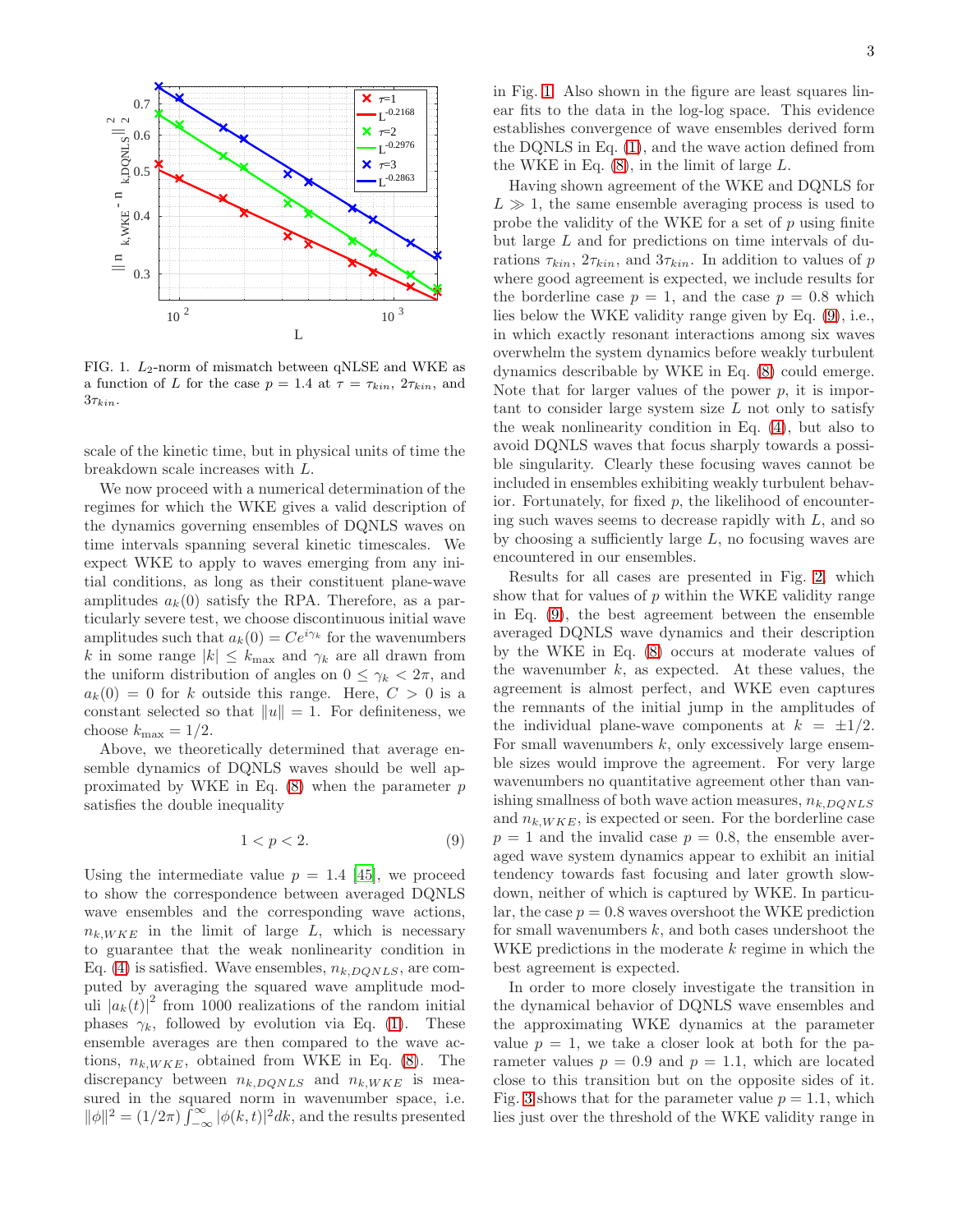

<span id="page-3-5"></span>FIG. 2. Comparison of averaged squared amplitudes of harmonics from simulations of qNLSE and WKE for different values of parameter p.



<span id="page-3-6"></span>FIG. 3. Solutions of qNLSE at different times for  $p = 0.9$ , slightly below the threshold in [\(9\)](#page-2-1) and for  $p = 1.1$ , slightly above the threshold in [\(9\)](#page-2-1). In both cases  $t = \tau_{kin}$  and  $L = 80$ .

Eq. [\(9\)](#page-2-1) at  $p = 1$ , the WKE gives an excellent approximation to the ensemble averaged shape and dynamics of the corresponding DQNLS waves. In particular, at the time  $t = \tau_{kin}$ , the WKE captures well the diminishing initial discontinuity of the waves and also accurately approximates the ensemble averaged squared wave amplitudes. This accuracy continues at the time  $t = 2\tau_{kin}$ . This is not the case for the parameter value  $p = 0.9$ , which lies just below the left threshold in Eq. [\(9\)](#page-2-1). The ensemble averaged wave system dynamics in this case again appear to exhibit an initial tendency towards fast focusing and later growth slowdown not captured by WKE. Thus, comparing the behavior of DQNLS wave ensembles and WKE solutions in these two fairly close parameter regimes clearly illustrates the threshold behavior predicted in Eq. [\(9\)](#page-2-1).

Simulations of the DQNLS were performed on the periodic domain  $x \in [-L/2, L/2]$ . The spatial discretization used 12th-order accurate central finite differences with  $N = |[5L]| + 2$  discretization points, where  $|[\cdot]|$  indicates the next largest even integer. This grid resolution

is sufficiently fine that the differencing remain accurate to nearly machine precision throughout the simulation. Time advancement was performed using 6th-order accurate explicit Runge-Kutta time stepping. The combination of 12th-order spatial differencing and 6th-order time stepping with  $\Delta t$  chosen as indicated implies that the accuracy of the overall method is  $O(h^{12})$ .

The WKE [\(8\)](#page-1-4) was solved numerically using an algorithm inspired by Webb-Resio-Tracy [\[46](#page-4-29)[–48\]](#page-4-30) approach to simulation of WKE for gravity waves. In short, the six-dimensional wavenumber space is scanned, and only those mode sextets which satisfy resonant conditions are retained. Details of the algorithm will be published elsewhere. All simulations of WKE were performed using 81 harmonics.

To conclude, in the case of the DQNLS, we provided a clear delineation of parameter regimes for which its corresponding WKE predicted by WTT is expected to be valid. These predictions are verified directly via numerical simulation. Furthermore, we laid out straightforward theoretical justification for our parameter regime predictions. These same arguments are malleable and may be used to infer parameter regimes of validity for other WKEs predicted by WTT.

The authors are grateful for support from the Simons Collaboration on Wave Turbulence. We also acknowledge NSF support DMS-1900149, DMS-1615859 and DMS-1363013. The simulations presented in this article were performed using the Princeton Research Computing resources at Princeton University and NYU IT High Performance Computing resources. We would like to thank P. Kramer and Y. Lvov for useful suggestions.

- <sup>∗</sup> [banksj3@rpi.edu](mailto:banksj3@rpi.edu)
- <span id="page-3-0"></span>† [tjb4@math.princeton.edu](mailto:tjb4@math.princeton.edu)
- <span id="page-3-2"></span><span id="page-3-1"></span>‡ [alexkor@math.unm.edu](mailto:alexkor@math.unm.edu)
	- § [kovacg@rpi.edu](mailto:kovacg@rpi.edu)
- <span id="page-3-4"></span><span id="page-3-3"></span>¶ [shatah@cims.nyu.edu](mailto:shatah@cims.nyu.edu)